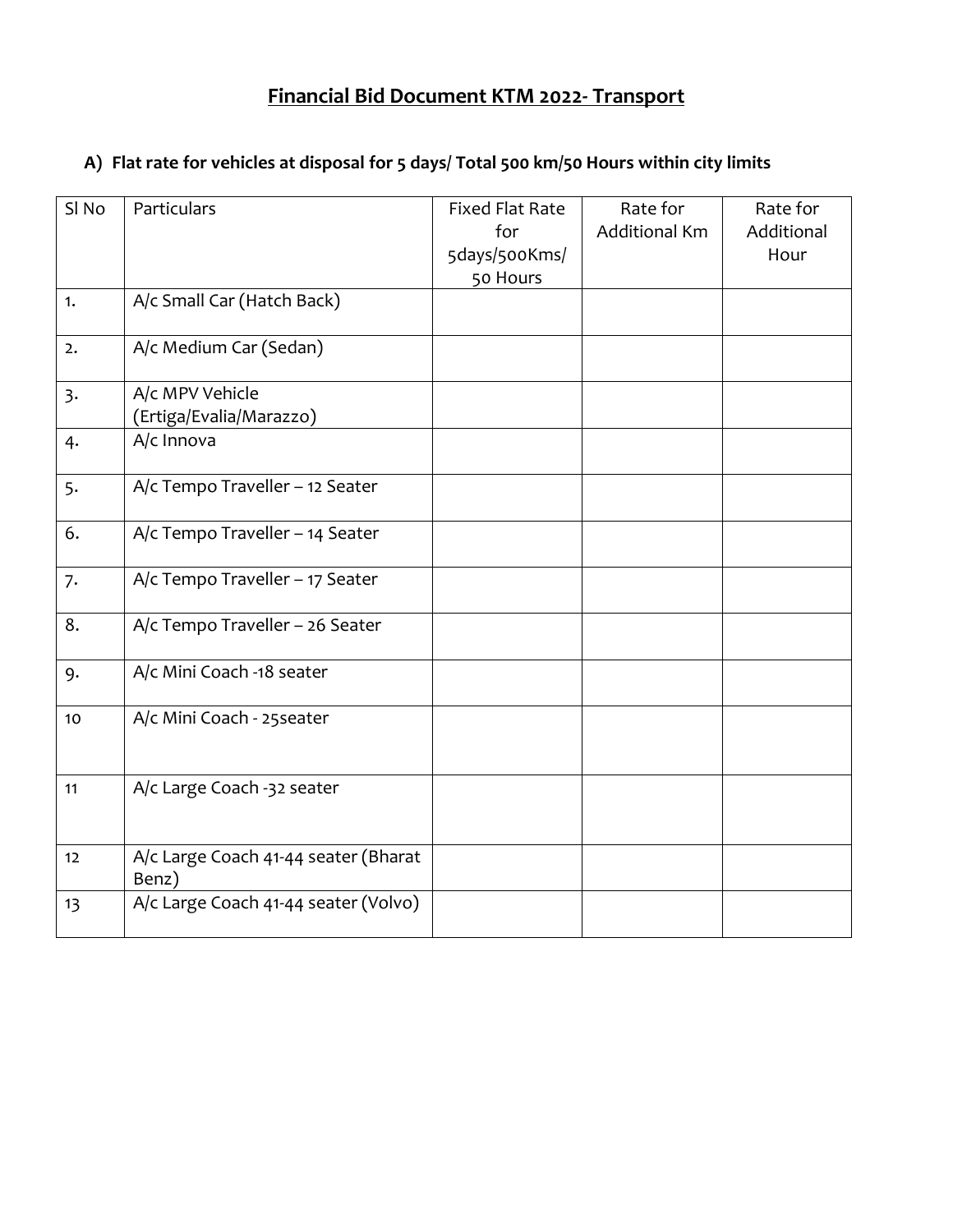## **B) One-way Airport- Cochin Hotel Transfer rates**

| Sl. No | Particulars                                   | <b>Fixed Rate</b> | Toll Parking if any |
|--------|-----------------------------------------------|-------------------|---------------------|
|        |                                               |                   |                     |
| 1.     | A/c Small Car (Hatch Back)                    |                   |                     |
| 2.     | A/c Medium Car (Sedan)                        |                   |                     |
| 3.     | A/c MPV Vehicle(Ertiga/Evalia/Marazzo)        |                   |                     |
| 4.     | A/c Innova                                    |                   |                     |
| 5.     | A/c Tempo Traveller - 12 Seater               |                   |                     |
| 6.     | A/c Tempo Traveller - 14 Seater               |                   |                     |
| 7.     | A/c Tempo Traveller - 17 Seater               |                   |                     |
| 8.     | A/c Tempo Traveller - 26 Seater               |                   |                     |
| 9.     | A/c Mini Coach -18 seater                     |                   |                     |
| 10     | A/c Mini Coach - 25 seater                    |                   |                     |
| 11     | A/c Large Coach -32 seater                    |                   |                     |
| 12     | A/c Large Coach 41-44 seater (Bharat<br>Benz) |                   |                     |
| 13     | A/c Large Coach 41-44 seater (Volvo)          |                   |                     |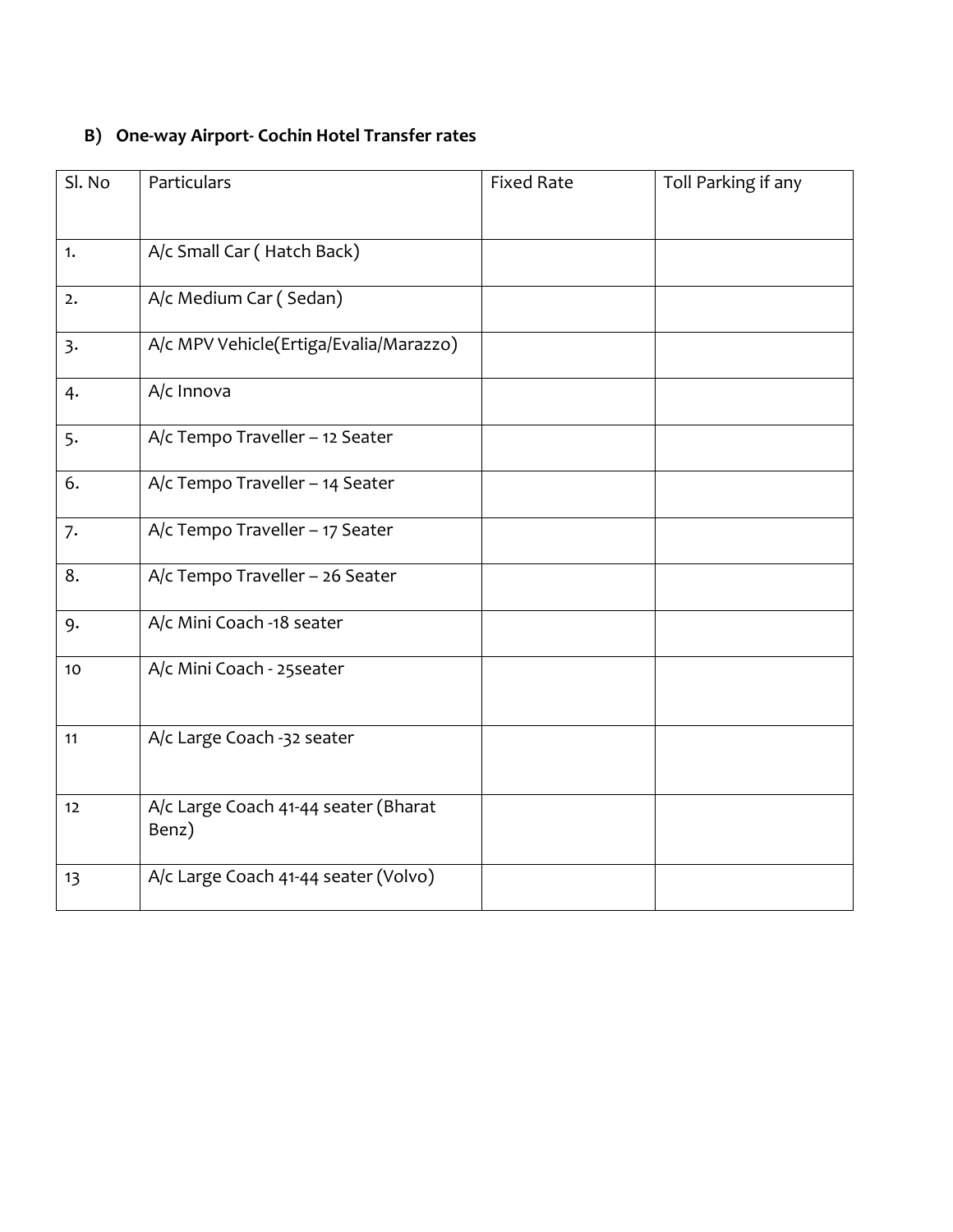## **C) City Usage Per Day 8 hours/80Km**

| Sl. No | Particulars                                   | <b>Fixed Rate</b> | Rate for<br><b>Additional Km</b> | Rate for<br>Additional<br>Hour |
|--------|-----------------------------------------------|-------------------|----------------------------------|--------------------------------|
| 1.     | A/c Small Car (Hatch Back)                    |                   |                                  |                                |
| 2.     | A/c Medium Car (Sedan)                        |                   |                                  |                                |
| 3.     | A/c MPV Vehicle<br>(Ertiga/Evalia/Marazzo)    |                   |                                  |                                |
| 4.     | A/c Innova                                    |                   |                                  |                                |
| 5.     | A/c Tempo Traveller - 12 Seater               |                   |                                  |                                |
| 6.     | A/c Tempo Traveller - 14 Seater               |                   |                                  |                                |
| 7.     | A/c Tempo Traveller - 17 Seater               |                   |                                  |                                |
| 8.     | A/c Tempo Traveller - 26 Seater               |                   |                                  |                                |
| 9.     | A/c Mini Coach -18 seater                     |                   |                                  |                                |
| 10     | A/c Mini Coach - 25 seater                    |                   |                                  |                                |
| 11     | A/c Large Coach -32 seater                    |                   |                                  |                                |
| 12     | A/c Large Coach 41-44 seater<br>(Bharat Benz) |                   |                                  |                                |
| 13     | A/c Large Coach 41-44 seater<br>(Volvo)       |                   |                                  |                                |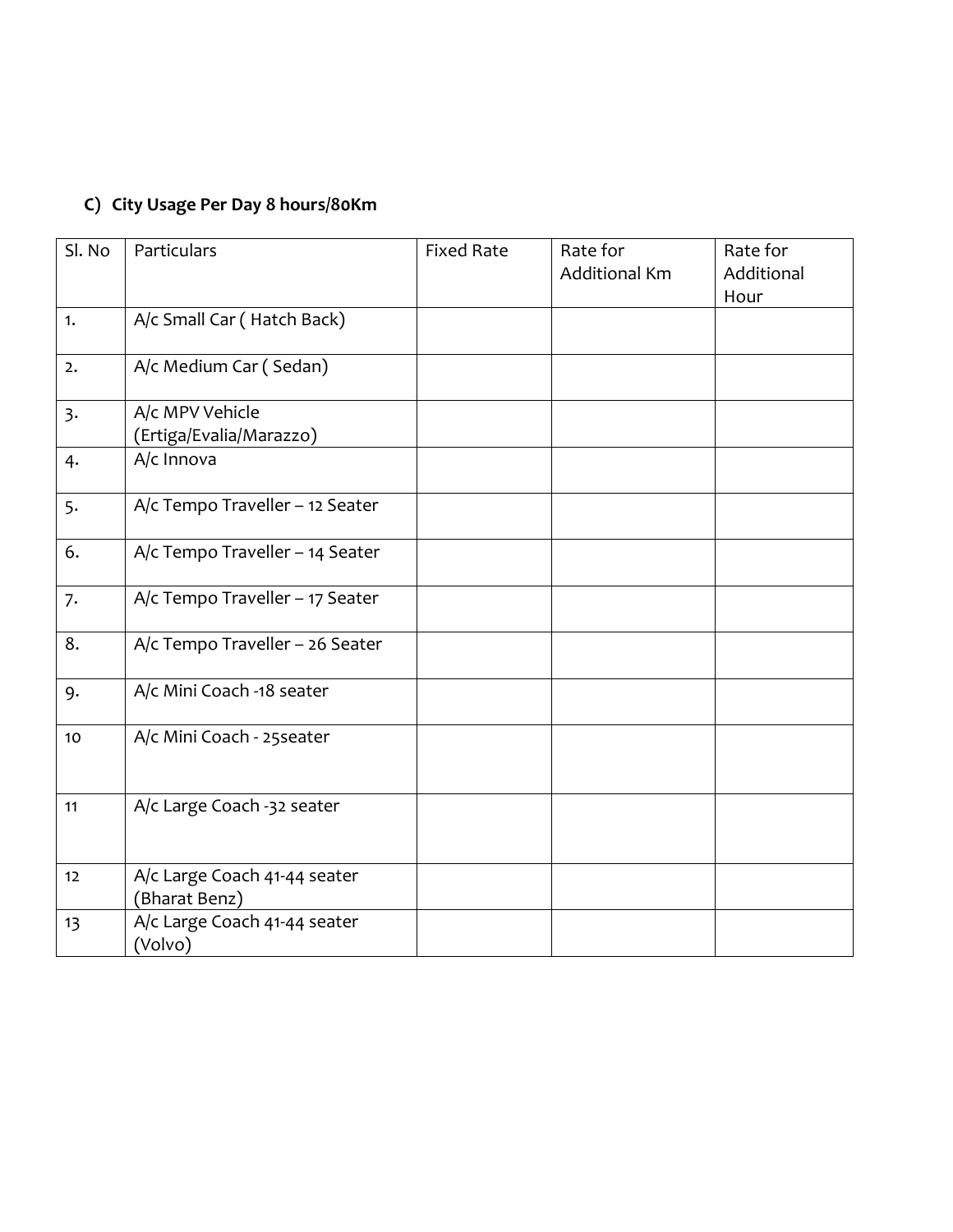#### **D) Pre/Post Mart Tours**

#### (\*\*\*Details of all Pre & Post Mart Tours with skeletal itineraries are appended)

| Sl. No         | Particulars                                | Fixed Rate as per<br>Itinerary |
|----------------|--------------------------------------------|--------------------------------|
| 1              | $A/c$ Tempo Traveller – 12 Seater          |                                |
| $\overline{2}$ | A/c Tempo Traveller – 14 Seater            |                                |
| $\overline{3}$ | $A/c$ Tempo Traveller – 17 Seater          |                                |
| $\overline{4}$ | A/c Mini Coach -18 seater                  |                                |
| 5              | A/c Mini Coach - 25 seater                 |                                |
| 6              | A/c Large Coach -32 seater                 |                                |
| 7              | A/c Large Coach 41-44 seater (Bharat Benz) |                                |
| 8              | A/c Large Coach 41-44 seater (Volvo)       |                                |

**Note:**

- **Eligibility – Tour Operator/ Transport Operator recognized/ approved by the Ministry of Tourism, Govt of India OR Tour Operator/ Transport Operator accredited by Department of Tourism Govt of Kerala.**
- **Preference will be given to KTM Society Members.**
- **The Managing Committee of Kerala Travel Mart Society will have the discretion to accept or reject any quotation considering the profile of the vendor and his/their track record in delivering the required service without any lapse. The following parameters will be taken into consideration while evaluating the quotations.**
- *a. Profile of the Company (Document showing brief profile of the company to be attached)*
- *b.* Previous history of handling large events of similar nature period from 2014-15 to 2019-20 will be considered *(Relevant document to be attached)*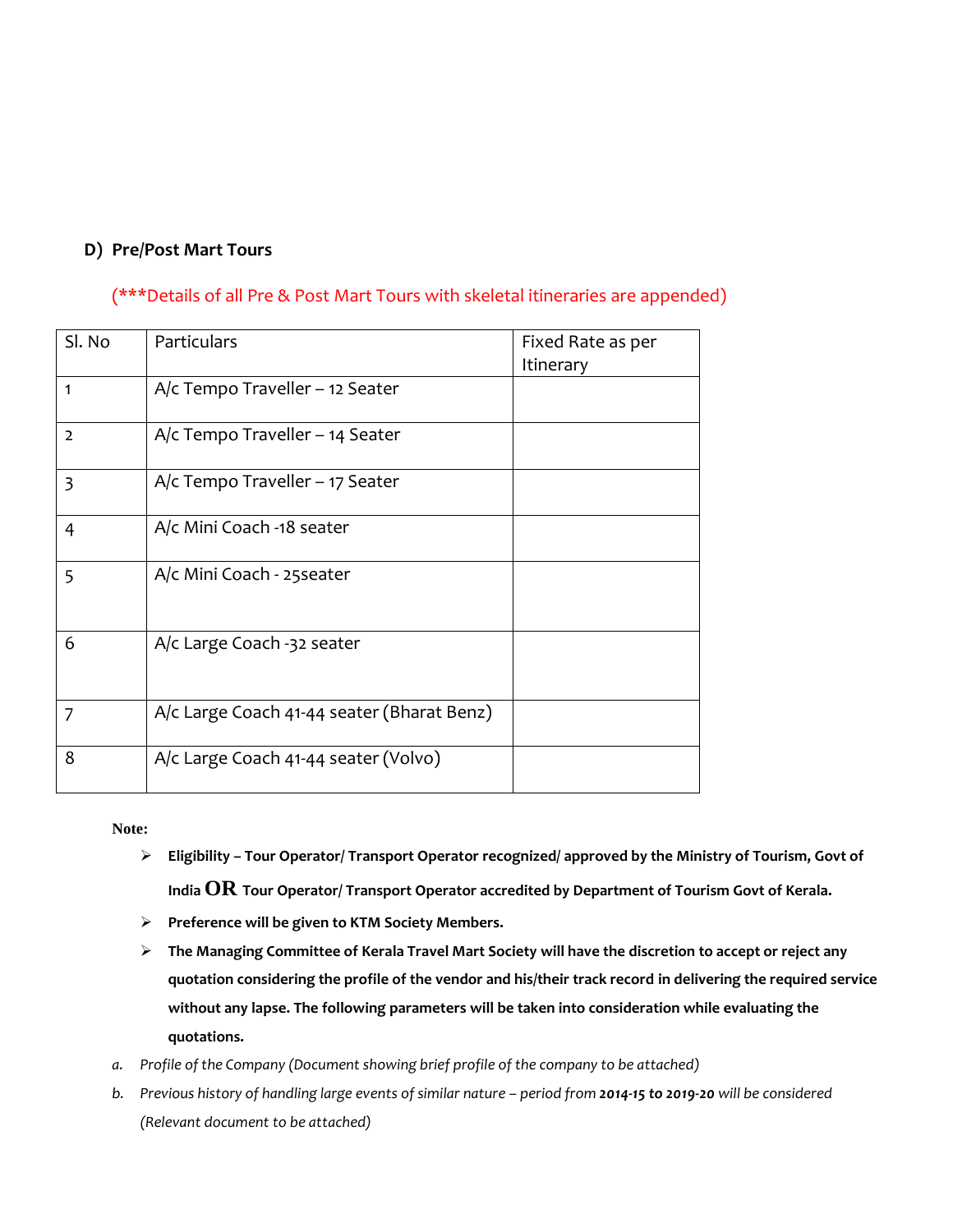*c. Previous history of handling large events organized by Govt of India/ Govt of Kerala or Public Sector Undertakings (Relevant document to be attached)*

#### **All amounts should be quoted in Indian Rupees excluding taxes**.

We agree to be bound by this offer if we are selected as the agency to execute the works as mentioned in the Quotation Notice (Category C)

Date:

Place: Signature Signature Name & Designation of the Authorised signatory

#### **SKELETAL ITINERARIES OF PRE AND POST MART TOURS**

### **Media - Pre Mart-Tours - 30th April- 5th May2022**

| $\mathbf{1}$            | M/NK-1/22        | Kannur - Kasaragod-Wayanad-Calicut - Cochin (5 nights & 6 Days)                      |
|-------------------------|------------------|--------------------------------------------------------------------------------------|
|                         | Day 1 30th April | Stay at Kannur                                                                       |
|                         | Day 2 1st May    | Kannur- Kasaragode - Stay at Nileshwaram                                             |
|                         | Day 3 2nd May    | Kasaragode-Iritty-Wayanad-Stay at Wayanad (1)                                        |
|                         | Day 4 3rd May    | Wayanad sightseeing - Stay at Wayanad (2)                                            |
|                         | Day 5 4th May    | Wayanad- Calicut - Stay at Calicut                                                   |
|                         | Day 6 5th May    | Calicut- Proceed to KTM 2022 - Stay at Cochin                                        |
| $\overline{2}$          | <b>M/NK-2/22</b> | Kasaragod- Calicut -Bepore- Nilambur- Thrissur- Muziris - Cochin (5 nights & 6 Days) |
|                         | Day 1 30th April | Stay at Nileshwarem                                                                  |
|                         | Day 2 20th March | Kasaragode - Stay at Wayand                                                          |
|                         | Day 3 2nd May    | Wayand-Sargalaya-Calicut-Stay at Calicut                                             |
|                         | Day 4 3rd May    | Calicut-Beypore - Nilambur- Stay at Nilambur                                         |
|                         | Day 5 4th May    | Nilambur-Thrissur-Stay at Thrissur                                                   |
|                         | Day 6 5th May    | Thrissur- Muziris - Proceed to KTM 2022 - Stay at Cochin                             |
|                         |                  |                                                                                      |
| $\overline{\mathbf{3}}$ | $M$ /CK-1/22     | Cochin - Marari- Kumarakom- Thekkady- Munnar- Cochin (5 nights & 6 Days)             |
|                         | Day 1 30th April | Stay at Cochin                                                                       |
|                         | Day 2 20th March | Cochin - Marari- Stay at Marari                                                      |
|                         | Day 3 2nd May    | Marari- Kumarakom - Stay at Kumarakom                                                |
|                         | Day 4 3rd May    | Kumarakom-Thekkady - Stay at Thekkady                                                |
|                         | Day 5 4th May    | Thekkady - Munnar- Stay at Munnar                                                    |
|                         | Day 6 5th May    | Munnar - Cochin - Proceed to KTM 2022 - Stay at Cochin                               |
| 4                       | $M$ /CK-2/22     | Cochin-Munnar-Munnar Tented Camp-Thekkady - Kumarakom-Cochin (5 nights &             |
|                         | 6 Days)          |                                                                                      |
|                         | Day 1 30th April | Stay at Cochin                                                                       |
|                         | Day 2 20th March | Cochin - Munnar- Stay at Munnar (1)                                                  |
|                         | Day 3 2nd May    | Munnar-Tented Camp - Stay at Tented camps (2)                                        |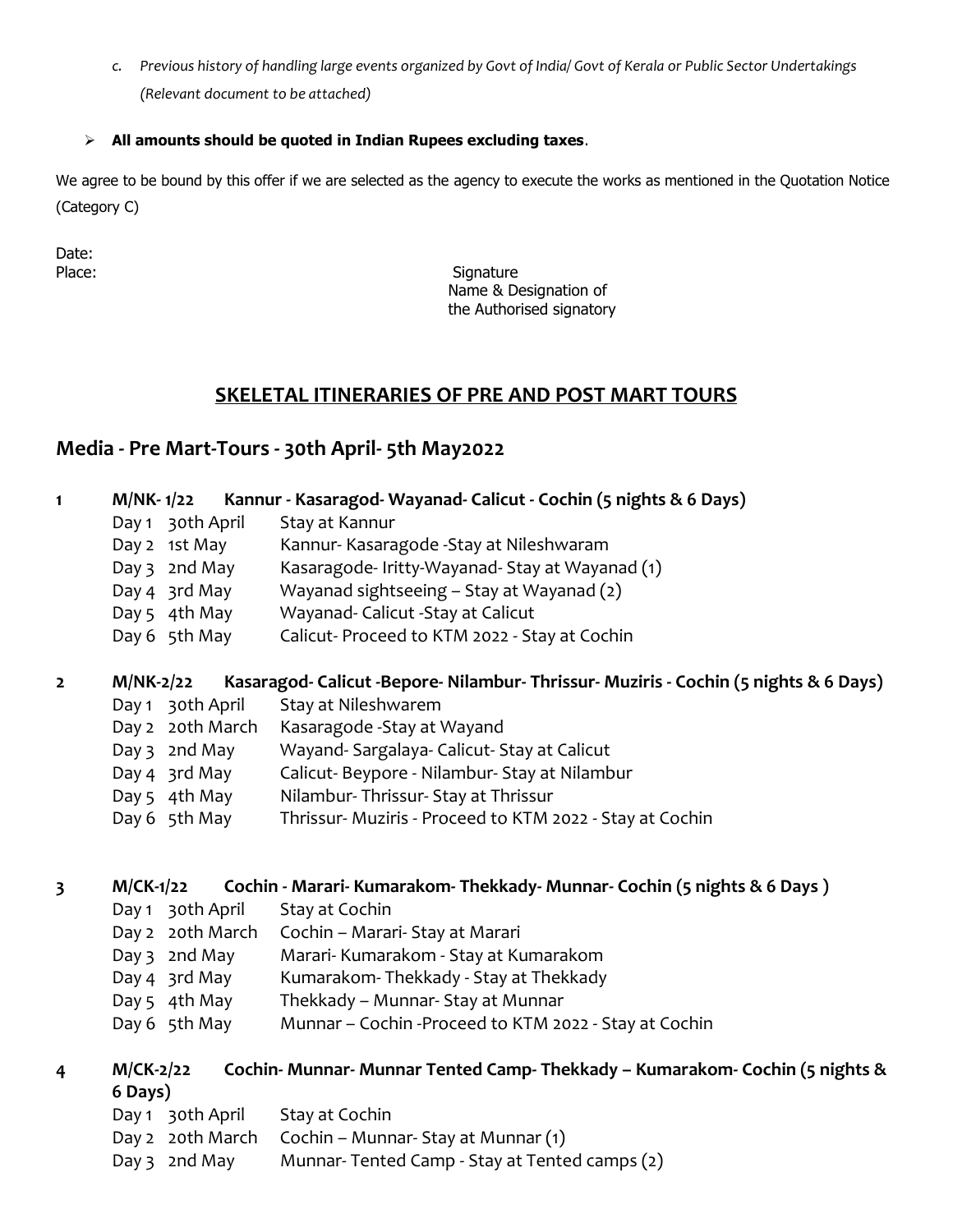| Day 4 3rd May         | Munnar-Thekkady - stay at Thekkady                       |
|-----------------------|----------------------------------------------------------|
| Day 5 $4th$ May       | Thekkady – Boating at Kumarakom - Stay at Kumarakom      |
| Day 6 5th May         | Kumarakom - Responsible tourism actives - Proceed to KTM |
| 2022 - Stay at Cochin |                                                          |

| 5 | Days)                        | M/AYUR/22 Cochin - Nattika - Guruvayoor-- Nattika - Palakkad - - Athirampally (5 nights & 6 |
|---|------------------------------|---------------------------------------------------------------------------------------------|
|   | 30th April<br>Day 1          | Stay at Cochin                                                                              |
|   | Day 2 20 <sup>th</sup> March | Cochin- Nattika- Stay at Nattika                                                            |
|   | Day $3$ 2nd May              | Nattika - Guruvayoor - Nattika- Stay at Nattika                                             |
|   | Day 4 3rd May                | Nattika - Palakkad - Stay at Palakkad                                                       |
|   | Day 5 4th May                | Palakkad-Athirampally-Stay at Athirampally                                                  |
|   | Day 6 5th May                | Athirampally-Proceed to KTM 2022 - Stay at Cochin                                           |
|   |                              |                                                                                             |

**6 M/SK/22 Kovalam – Padmanabhapuram Palace- Kovalam-Jadayu /Munroe Island -Kollam-Alleppey- Cochin (5 nights & 6 Days)** Day 1 30th April Azhimala Temple – Kovalam Beach- Stay at Kovalam (1) Day 2 20th March Kovalam – Padmanabhapuram Palace - Stay at Kovalam (2) Day 3 2nd May Trivandrum City Tour with Heritage Walk-Stay at Kovalam /Thiruvananthapuram (3) Day 4 3rd May Kovalam-Jadayu /Munroe Island-Kollam-Stay at Kollam Day 5 4th May Kollam- Alleppey Day cruise on a Houseboat with lunch- Stay at Marari Day 6 5th May Marari- Proceed to KTM 2022 - Stay at Cochin

## **Buyer - Post Mart Tours- 9th – 14th May 2022 (4N/5D)**

| 1 | NK - 01/22 |                | Cochin-Calicut-Wayanad-Kannur         |
|---|------------|----------------|---------------------------------------|
|   |            | Day 1 9th May  | Cochin - Calicut - Stay at Calicut    |
|   |            | Day 2 10th May | Calicut - Wayanad-Stay at Wayanad (1) |
|   |            | Day 3 11th May | Wayanad-Stay at Wayanad (2)           |
|   |            | Day 4 12th May | Wayanad-Kannur- Stay at Kannur        |
|   |            | Day 5 13th May | Departure Transfer to Kannur          |
|   |            |                |                                       |

2 **NK - 02/22 Cochin - Calicut -Wayanad – Kannur- Kasargode-Nileeshwaram- Kannur(5N/6D)**

| Day 1 9th May  | Cochin - Calicut - Stay at Calicut         |
|----------------|--------------------------------------------|
| Day 2 10th May | Calicut – Stary at Wayanad (1)             |
| Day 3 11th May | Stay at Wayanad (2)                        |
| Day 4 12th May | Wayanad-Stay at Kannur                     |
| Day 5 13th May | Kannur – Kasaragode- Stary at Nileeshwaram |
| Day 6 14th May | Nileeshwaram- Departure Transfer to Kannur |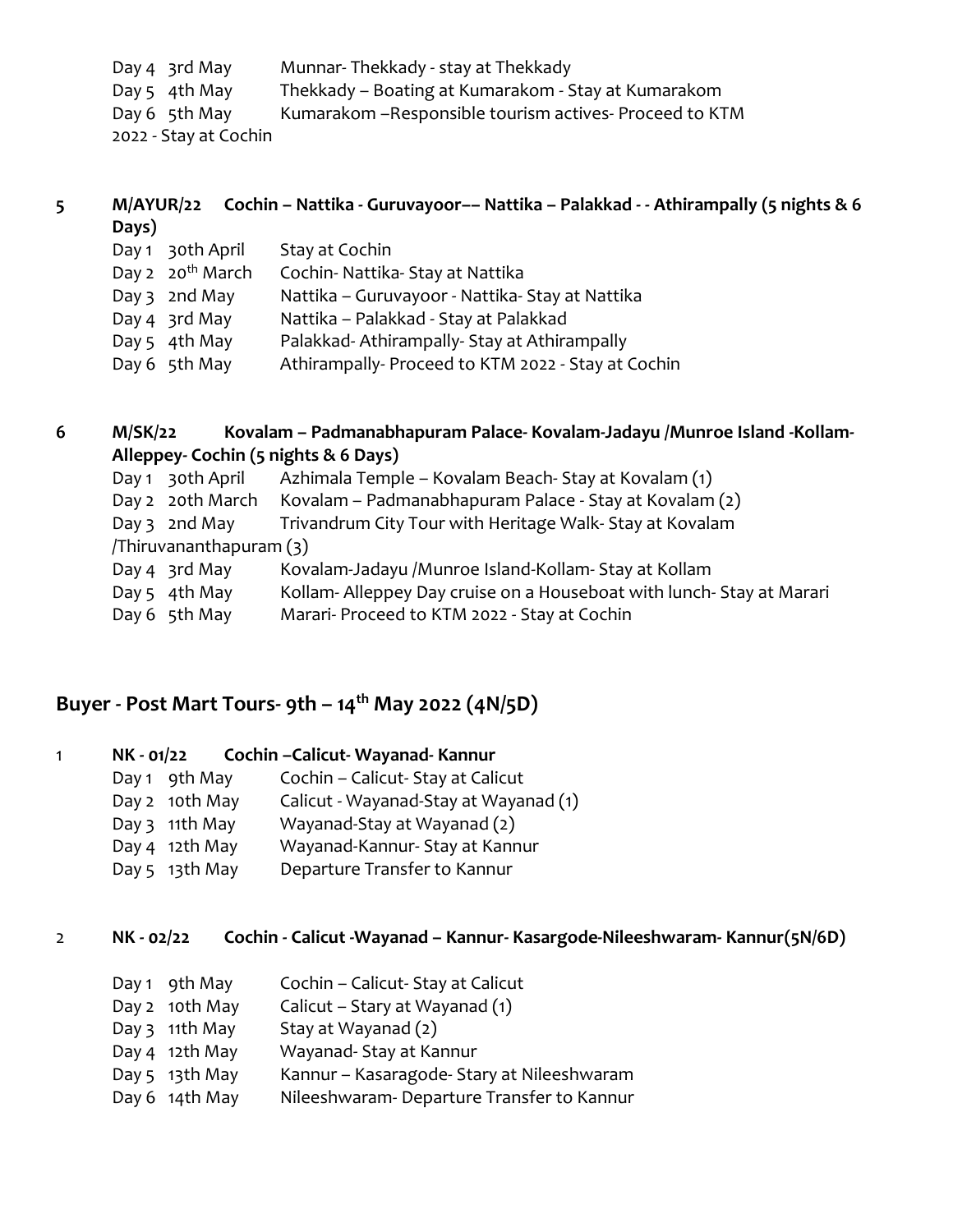#### 3 **NK-Ayur/22 Cochin - Nattika - Palakkad - Athirampally - Cochin (3N/4D)**

| Day 1 9th May    | Cochin - Nattika - Stay at Nattika                |
|------------------|---------------------------------------------------|
| Day 2 10th May   | Nattika - Palakkad- Stay at Palakkad              |
| Day $3$ 11th May | Palakkad – Athirampally- Stay at Athirampally     |
| Day 4 12th May   | Athirampally-Departure Transfer to Cochin Airport |

### 4 **CK-01/22 Cochin – Kumarakom – Thekkady – Munnar – Cochin (4N/5D)**

Day 1 9th May Cochin – Kumarakom- Stay at Kumarakom Day 2 10th May Kumarakom – Thekkady - Stay at Thekkady Day 3 11th May Thekkady – Munnar - Stay at Munnar (1) Day 4 12th May Munnar- Mattuppetty, Echo point, Kundala Dam)- Stay at Munnar (2) Day 5 13th May Munnar - Departure Transfer to Cochin

## 5 **CK-02/22 Cochin - Alleppey – Cochin (2N/3D)**

| Day 1 9th May    | Cochin – Alleppey- Stay at Alleppey                                  |
|------------------|----------------------------------------------------------------------|
| Day 2 10th May   | Alleppey – Vagamon - Adventure tours - Paragliding - Stay at Vagamon |
| Day $3$ 11th May | Departure Transfer to Cochin                                         |

#### 6 **CK-03/22 Cochin – Thekkady – Munnar – Cochin Wildlife – Mountains (4N/5D)**

| Day 1 9th May    | Cochin - Thekkady- Stay at Thekkady (1)                              |
|------------------|----------------------------------------------------------------------|
| Day 2 10th May   | Thekkady-Kalvary Mount, Ayyappankovil, Anjuruli- Stay at Thekkady(2) |
| Day $3$ 11th May | Thekkady – Munnar - Stay at Munnar(1)                                |
| Day 4 12th May   | Munnar-Mattuppetty, Echo point, Kundala Dam)- Stay at Munnar (2)     |
| Day 5 13th May   | Munnar - Departure Transfer to Cochin                                |

## 7 **CK-04/22 Cochin- Cherai- Athirampally (2N/3D)**

| Cochin- Cherai- Adventure tour activities - Stay at Cherai<br>Day 1 9th May |
|-----------------------------------------------------------------------------|
|-----------------------------------------------------------------------------|

- Day 2 10th May Cherai- Athirampally- Stay at Athirampally
- Day 3 11th May Athirampally Departure Transfer to Cochin

## 8 **SK-01/22 Cochin – Alleppey- Kollam (4N/5D)**

| Day 1 9th May     | Cochin – Alleppey- Stay at Alleppey                             |
|-------------------|-----------------------------------------------------------------|
| Day 2 10th May    | Alleppey- Kollam - Moundro - Jadayu -Stay at Trivandrum         |
| Day $3$ 11th May  | Kovalam – Padmanabhapuram Palace – Stay at Kovalam              |
| Day 4 12th May    | Kovalam-Trivandrum-City Tour with Heritage Walk-Stay at Kovalam |
| Day 5 $13$ th May | Kovalam - Departure Transfer to Trivandrum                      |
|                   |                                                                 |

#### 9 **SK-02/22 Cochin – Alleppey - Varkala- Trivandrum (4N/5D)** Day 1 9th May Cochin – Alleppey- Stay at Alleppey

| Day i Yuliwiay   | COCHILL – Alleppey- Stay at Alleppey |
|------------------|--------------------------------------|
| Day 2 10th May   | Alleppey – Varkala - Stay at Varkala |
| Day $3$ 11th May | Varkala - Trivandrum- Stay at TVM    |